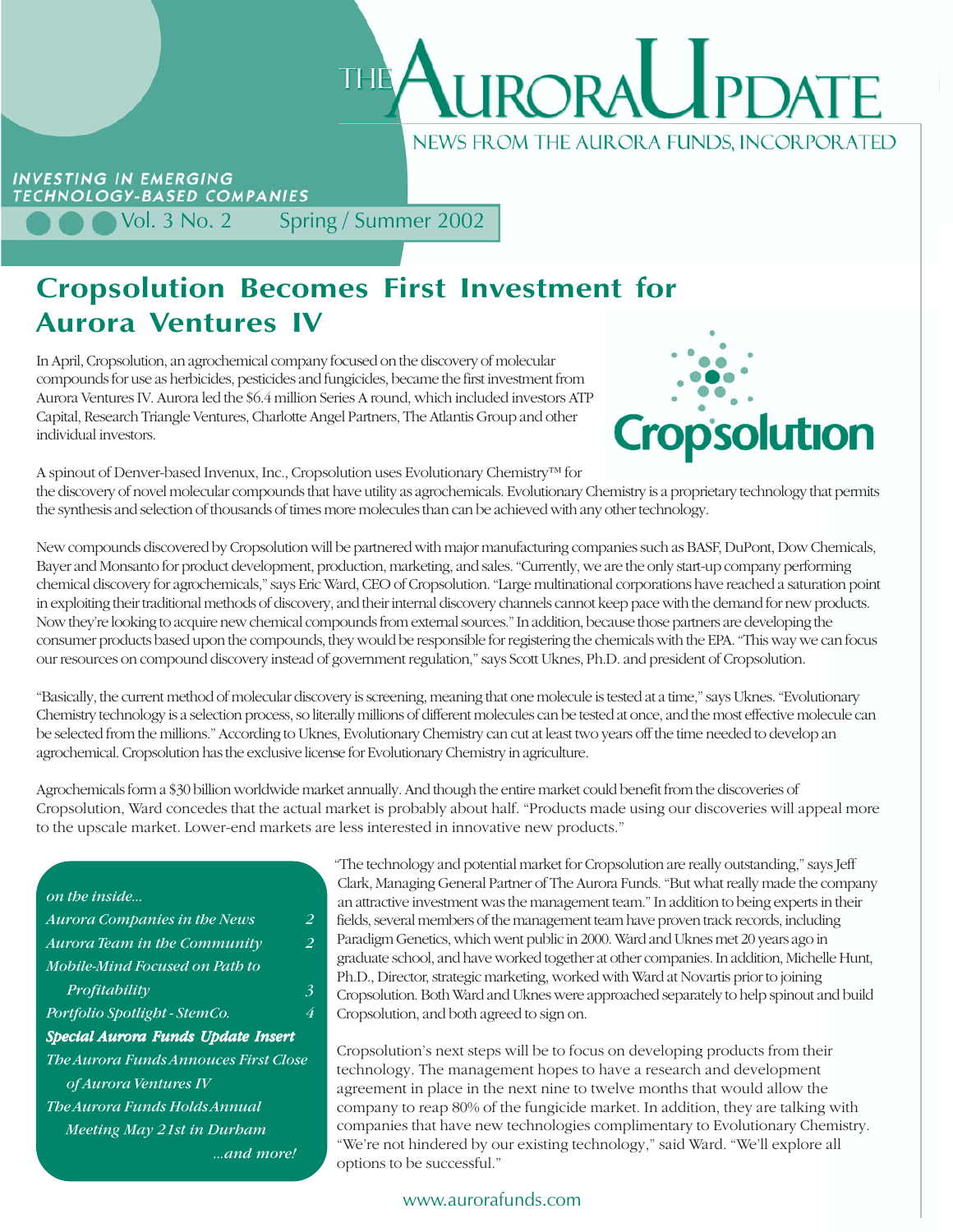# **Aurora Companies in the News**

**HAHT Commerce**, a provider of Demand Chain Management applications, was awarded UPSIDE Magazine's 2002 Hot 100 Award. The annual award recognizes excellence and innovation among the leading



publishing the Hot 100 Award winners in its June 2002

privately held technology companies. UPSIDE is

issue and has unveiled complete list of winners online at UPSIDE.com.HAHT Commerce's UCCnet interoperable solution, HAHT Commerce Suite 7.0, was certified on UCCnet Foundation Services release 2.1. in early June.

**Alerts, Inc.**, a provider of real-time, personalized business intelligence, announced in June 2002 that TogetherSoft Corporation, the market-momentum leader in improving the quality, cost and speed of collaborative software development, is currently using SalesAlerts™ for Siebel eBusiness Applications. The integration of SalesAlerts<sup>TM</sup> 2.0, and Siebel *eBusiness* Applications version 6 was successfully validated by Siebel Systems in May 2002.



Aurora Fune

**Cropsolution, Inc.**, a life science company focused on the discovery and development of new agrochemicals, closed a \$6.4 million Series A financing in May 2002. The round was led by **The Aurora Funds**, with additional investments from ATP Capital, Research Triangle Ventures, Charlotte Angel Partners, The Atlantis Group, and other individual investors.

**Blackboard Inc.**, an e-Education software company, unveiled the Blackboard Learning System MLTM, the multi-language edition of its market-leading course management system, at the World Education Market 2002 in May 2002. The system is scheduled for release midyear 2002. Blackboard also announced record revenues of \$14.7 million, representing 103% growth from first quarter 2001 revenues



of \$7.3 million and 5% growth from fourth quarter revenues of \$14.1 million, for the first quarter ending March 31, 2002.

**Emageon**, a provider of enterprise solutions for diagnostic imaging, formed an agreement in May 2002 to provide the University of Chicago Hospitals and Health System with upgraded software and hardware. The system is an enhancement of the current Emageon software that has been in place since September of 1999. The University of Chicago Hospitals were selected among the 15 best hospitals in the United States for the fifth year in a row by U.S. News & World Report in their annual survey of America's nearly 7,000 hospitals.



**NOBEX Corporation** formed a strategic alliance for the development and commercialization of orally administered insulin products for the treatment of diabetes with GlaxoSmithKline in May 2002. Under the terms of the agreement, GSK will fund product development, manufacturing, and marketing. GSK will pay NOBEX an

upfront fee and milestone payments related to development progress, regulatory submissions and approvals, and to the achievement of certain sales level thresholds, resulting in \$283 million in potential payments to NOBEX over the term of the agreement, in addition to royalties on product sales.

**Porivo Technologies**, a provider of end-to-end Web performance management products that measure performance from the perspective of end-users, announced a major new release of its peerReview Web performance testing service in April 2002.



The Aurora Update is a quarterly publication of The Aurora Funds, Inc., a Research Triangle Park, NC-based venture capital partnership that invests in early stage life science and information technology companies in the southeastern US. Carolyn Foy edited this edition of The Aurora Update.

#### Aurora in the Community

**Scott Albert**, Managing General Partner, was a panelist for Pricewaterhousecooper's *Shaking the Money Tree* forum in May 2002. Albert has been active with area business schools, serving as a guest lecturer on venture capital for Dr. Karlyn Mitchellís *New Firm Financing* class at the North Carolina State University School of Management. He was also a panelist for the session *Venture Capital, Strategies for* 2002 at the Fuqua School's Duke Business Technology Forum, e.vision.

**Jeff Clark**, Managing General Partner, has been helping lead the Council for Entrepreneurial Development's *Innovation to Impact* campaign through service on the CED development committee, which won the *Chairmanís Service Award* at the annual CED awards ceremony June 18th. On May 7th, Clark served as a guest presenter at the Florida Venture Forum in Orlando, discussing current trends in venture capital investing.

**Richard Brown**, General Partner, served as a panelist for the Northern Virginia **Technology Council's Capital Connections** in April. He served as a member of the CEDís Venture 2002 Business Plan Review Committee, and is currently a member of the Capital Connections Steering Committee. Brown served as a panelist for the CED's workshop on bridge financing, and as a panelist for the 5 Ventures program at the Belk College of Business Administration, the University of North Carolina at Charlotte.

**Doug Gooding**, Associate, was a panel member for the CED's Venture 2002 Later Stage Funding Workshop: *Preparing Your Company for a Series B Round*, and served on a panel on funding early stage companies at the Office of Technology Transfer for the University of North Carolina at Chapel Hill. Gooding also spoke at the Three Rivers Venture Fair in Pittsburgh, where he served on the panel *How to Attract the Investor of Your Dreams—Life Science*. He was a judge for the final round of competition at the Venture Capital Investment Competition, which draws business schools from around the country. Gooding also served as a judge for the Kenan Flagler Business School Launch Tournament, a course taught by the Business School Dean Robert Sullivan.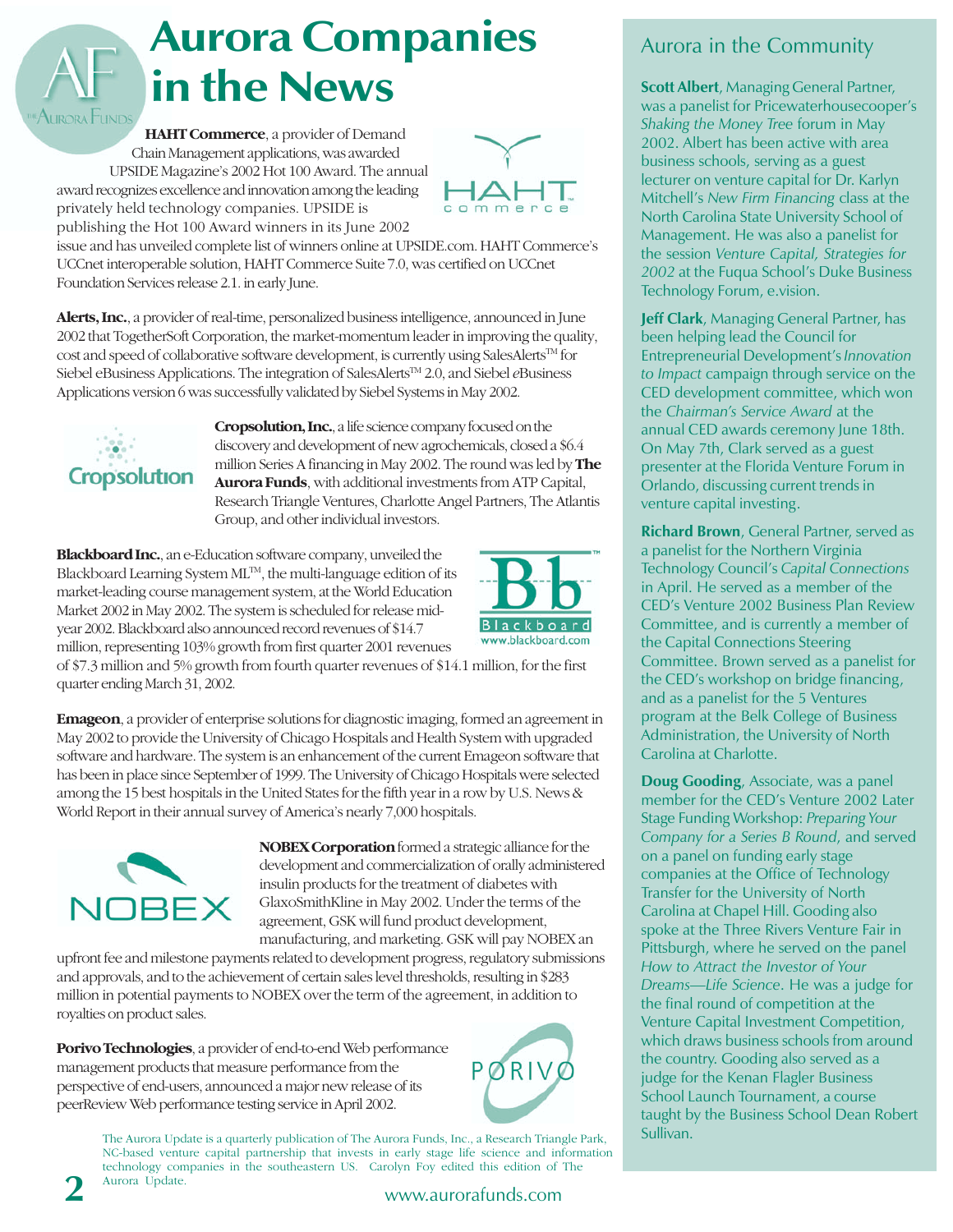### **Portfolio Talk Mobile-Mind Focused on Path to Profitability**





An ever-increasing demand for wireless and smart card systems is driving Mobile-Mind, a company that designs, engineers and develops secure wireless applications and advanced smart card systems, towards profitability. Based in Boston, the three-year-old company is growing its revenues and gaining customers in North America, Europe and Asia.

Mobile-Mind develops systems and application software for mobile phones, providing smart card and wireless software design, development, testing and related technical services for corporate and public sector clients who require secure solutions. "We are the leading U.S. expert for SIMs," says Mary Cronin, CEO and co-founder of Mobile-Mind. SIMs (Subscriber Identity Module) smart chips are used inside GSM phones and other wireless devices, increasing the level of functionality for phones, including greater security

and other desired features. Smart Cards are cards that store valuable data in an embedded chip. She notes that Handspring selected Mobile-Mind, with its in-depth expertise in SIM software design and development, to test the critical functions of the SIM that is built into every new Treo™ device.

Cronin explains that the company's competitive advantage over other U.S. wireless software developers is that Mobile-Mind's SIM technology functions across all standards compliant platforms. "Wireless carriers and other smart card customers have become more insistent on interoperability," says Cronin. "Many of our competitors develop proprietary wireless applications for use specifically on their operating systems." According to Cronin, these vendors are finding that customers are demanding the functionality offered by independent developers such as Mobile-Mind. To reach international markets, Mobile-Mind's sales and marketing team works with content and channel partners in Europe and Asia Pacific.

Mary Cronin has been a member of Aurora's Engineering Advisory Board for several years, further increasing Aurora's comfort level for investing in her company. Aurora was the sole investor in Mobile-Mind's \$1 million Series A round, which closed in December 2000. "Aurora has been, and continues to be, a tremendous partner for us," says Cronin. "Not only are they experts in growing a company, but they provided invaluable strategic help throughout our partnership."

Cronin says the main focus of the company is to continue generating positive cash flow through increased revenues. "For the next nine to 12 months, we are concentrating on building our revenues instead of positioning ourselves for another round," says Cronin. "Certainly we will consider seeking another round when a significant growth opportunity arises, but currently our resources are concentrated on sales."

Mobile-Mind will open a sales office in Asia this August. The company plans to announce the details of the Asian office and other key sales and marketing personnel later this summer. Mobile-Mind also plans to grow its presence in Europe, where it is predicted that the number of Smart cards sold will reach 295 million by 2004 (Forrester Research).

Last year's revenues for Mobile-Mind increased dramatically over the previous year, and 2002 revenues are projected to double over 2001. Major customers include Fujitsu, which has formed a partnership with Mobile-Mind to design and develop the HIPERSIM smart card operating system and wireless solutions in partnership with Fujitsu's Electronic Devices Group.

Cronin, a well-known Internet strategist for Fortune 500 companies with years of operational experience working with e-

| <b>Life Sciences</b>                                                                                                                                                                                                                                                                                                                                                   |                                                                                                                                                                                                                                                                                                | <b>Information Technology</b>                                                                                                                                                                                                                                            |                                                                                                                                                                                                                                                                            |
|------------------------------------------------------------------------------------------------------------------------------------------------------------------------------------------------------------------------------------------------------------------------------------------------------------------------------------------------------------------------|------------------------------------------------------------------------------------------------------------------------------------------------------------------------------------------------------------------------------------------------------------------------------------------------|--------------------------------------------------------------------------------------------------------------------------------------------------------------------------------------------------------------------------------------------------------------------------|----------------------------------------------------------------------------------------------------------------------------------------------------------------------------------------------------------------------------------------------------------------------------|
| Cogent Neuroscience, Inc.<br>Cropsolution<br>Emageon<br>Insect Biotechnology, Inc.<br><b>MERIX Bioscience, Inc.</b><br><b>Nexan</b><br><b>Nobex</b><br>Norak Biosciences, Inc.<br>Quartet Biosciences, Inc.<br>StemCo Biomedical, Inc.<br>TissueInformatics, Inc.<br>TriVirix International, Inc.<br><b>United Emergency Services</b><br><b>Volumetrics</b><br>Xanthon | www.cogentscience.com<br>www.cropsolution.com<br>www.emageon.com<br>www.insectbio.com<br>www.merixbio.com<br>www.nexan.com<br>www.nobexcorp.com<br>www.norakbio.com<br>www.stemcobiomedical.com<br>www.tissueinformatics.com<br>www.trivirix.com<br>www.unitedemergency.com<br>www.xanthon.com | Alerts, Inc.<br><b>Blackboard</b><br><b>Broadband Home</b><br>Engenia Software<br>Foresight<br><b>HAHT</b> Commerce,<br><b>InPhonic</b><br><b>MicroMass Communications</b><br>Mobile-Mind<br>Porivo<br>psiloQuest<br><b><i><u>I</u></i></b> Initive<br><b>VetCentric</b> | www alerts com<br>www.blackboard.net<br>www.broadbandhome.com<br>www.engenia.com<br>www.foresightcorp.com<br>www.haht.com<br>www.inphonic.com<br>www.micromass.com<br>www.mobile-mind.com<br>www.porivo.com<br>www.psiloquest.com<br>www.unitive.com<br>www.vetcentric.com |
|                                                                                                                                                                                                                                                                                                                                                                        |                                                                                                                                                                                                                                                                                                | <b>Exited Companies</b>                                                                                                                                                                                                                                                  |                                                                                                                                                                                                                                                                            |
| Accipiter                                                                                                                                                                                                                                                                                                                                                              | <b>DataFlux</b>                                                                                                                                                                                                                                                                                | <b>Brightpod</b>                                                                                                                                                                                                                                                         | GadgetSpace                                                                                                                                                                                                                                                                |
|                                                                                                                                                                                                                                                                                                                                                                        | <b>Natus Medical</b>                                                                                                                                                                                                                                                                           | <b>ViroLogic</b>                                                                                                                                                                                                                                                         |                                                                                                                                                                                                                                                                            |

commerce companies, founded Mobile-Mind in 1999 with Scott Guthery, Mobile-Mind's CTO. Guthery was a member of the team that developed the first Java-based smart card and the Windows smart card. "The wireless market is an extremely fast-paced market, and it takes a very talented team to be successful," says Scott Albert, Managing General Partner of The Aurora Funds and member of Mobile-Mind's Board of Directors. "Mary and Scott (Guthery) have put together a terrific team to move the company forward, and we are very pleased with how they have grown the company."

www.aurorafunds.com